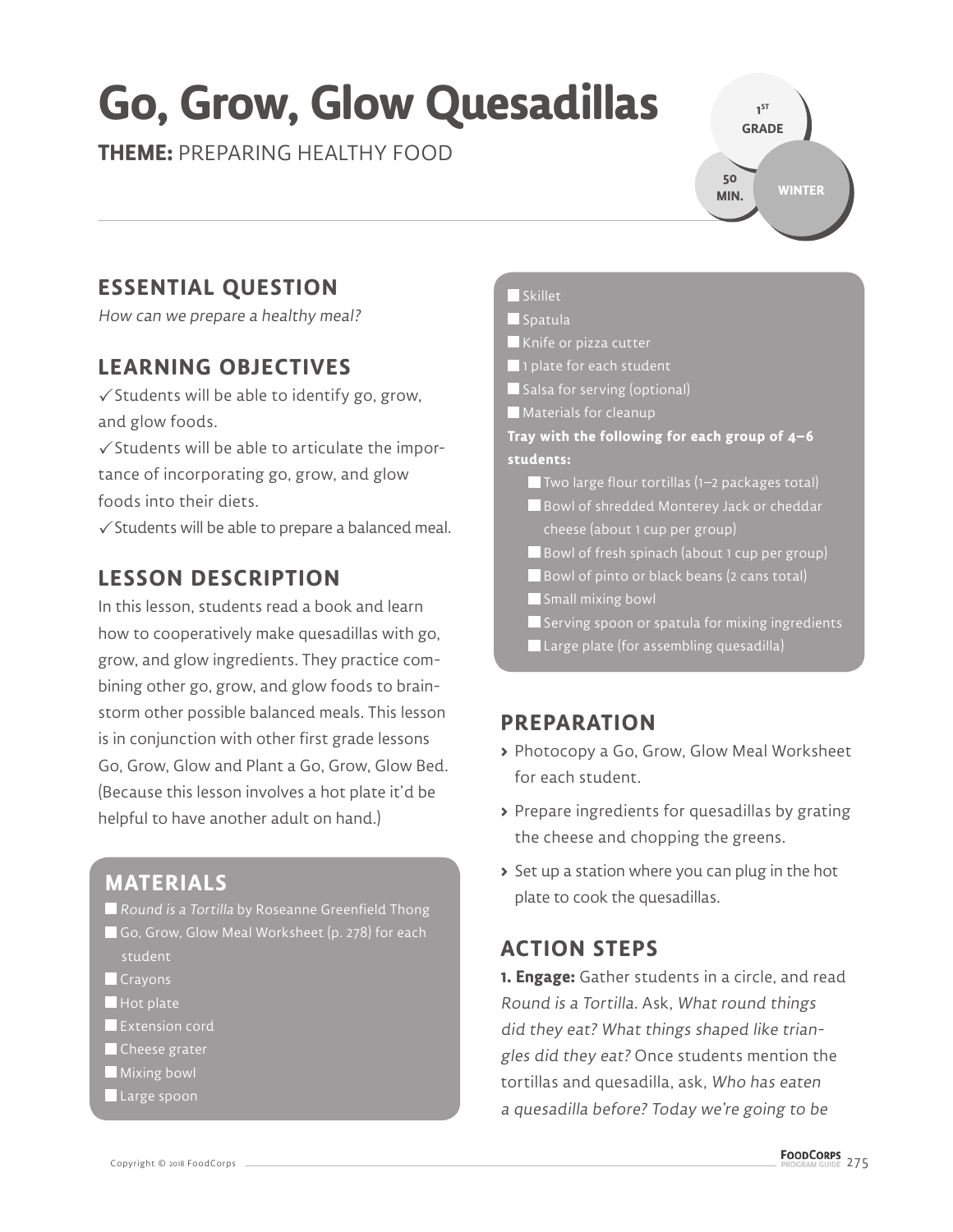making quesadillas as a class! And we're making a special type of quesadilla—a Go, Grow, Glow quesadilla! **(10 min.)**

**2. Model:** Show students the flour tortillas, and place one on your plate. Say, Remember, go foods like this tortilla give us energy. Show me how you go! Have students enact the gestures you taught them in the fall lesson, Go Grow Glow. Show students your mixing bowl and say, Next we'll add beans and cheese. Grow foods like beans and cheese have a lot of protein that helps us get strong. Show me how you grow! And have students show you their muscles. Place the beans and cheese in your bowl, and mix the ingredients. Then show students the leafy greens you've brought and say, Next, we'll add spinach. Glow foods like spinach help every part of our body from our hair to our heart to our toes stay healthy because glow foods have vitamins and minerals. Show me how you glow! Explain to students that they should tear the greens into even smaller bitesized pieces before adding them to the mixture in your bowl. Next demonstrate spreading your mixed ingredients onto your tortilla, pointing out how you leave a ½ inch space along the edge. Finally place the second tortilla on top. Explain, When we put all these go, grow, and glow ingredients together, we have a balanced meal. We have all the things our bodies need! Now it's your turn to make go, grow, and glow quesadillas. **(5 min.)**

#### **3. Wash Hands Break! (5 min.)**

**4. Making the Quesadillas:** Have students return to their tables. Pass out trays of ingredients to groups. Tell students that they'll be making their quesadillas in teams, and explain that each group member will get to add one ingredient. Circulate through the room while students are mixing

ingredients and assembling their quesadillas, ensuring they're sharing and leaving room along the edges. Once their quesadillas are built, have one student bring them to the station where the hot plate is set up, and have the other students clean up their spaces. **(10 min.)**

**5. Planning a Go, Grow, Glow Meal:** Pass out the Go, Grow, Glow Meal Worksheet. While you're cooking the quesadillas, have students work together to fill it out. Explain that they'll choose ingredients for their meal by circling them and then draw the meal with all the ingredients at the bottom of the page. Say, Your meal might be a pizza, a sandwich, a rice bowl, or even a new quesadilla! **(10 min.)**

**6. Tasting:** Once the quesadillas are finished, slice them so that there are as many slices as students in each group. Pass out one quesadilla to each group as well as plates for students. Enjoy together! Ask students to raise their hands if they are going to try to have a go, grow, and glow meal in the next few days. **(5 min.)**

### **REFLECTION**

Have students discuss the following questions in small groups, then share with the class: **(5 min.)**

- What ingredients did you put into your quesadilla? Which was the go food? Where were the grow foods? Which were the grow foods?
- Why is it important that we balance go, grow, and glow foods?
- What is a go food you like? What is a grow food you like? What is a glow food you like?
- What go, grow, and glow foods might you eat in the next few days?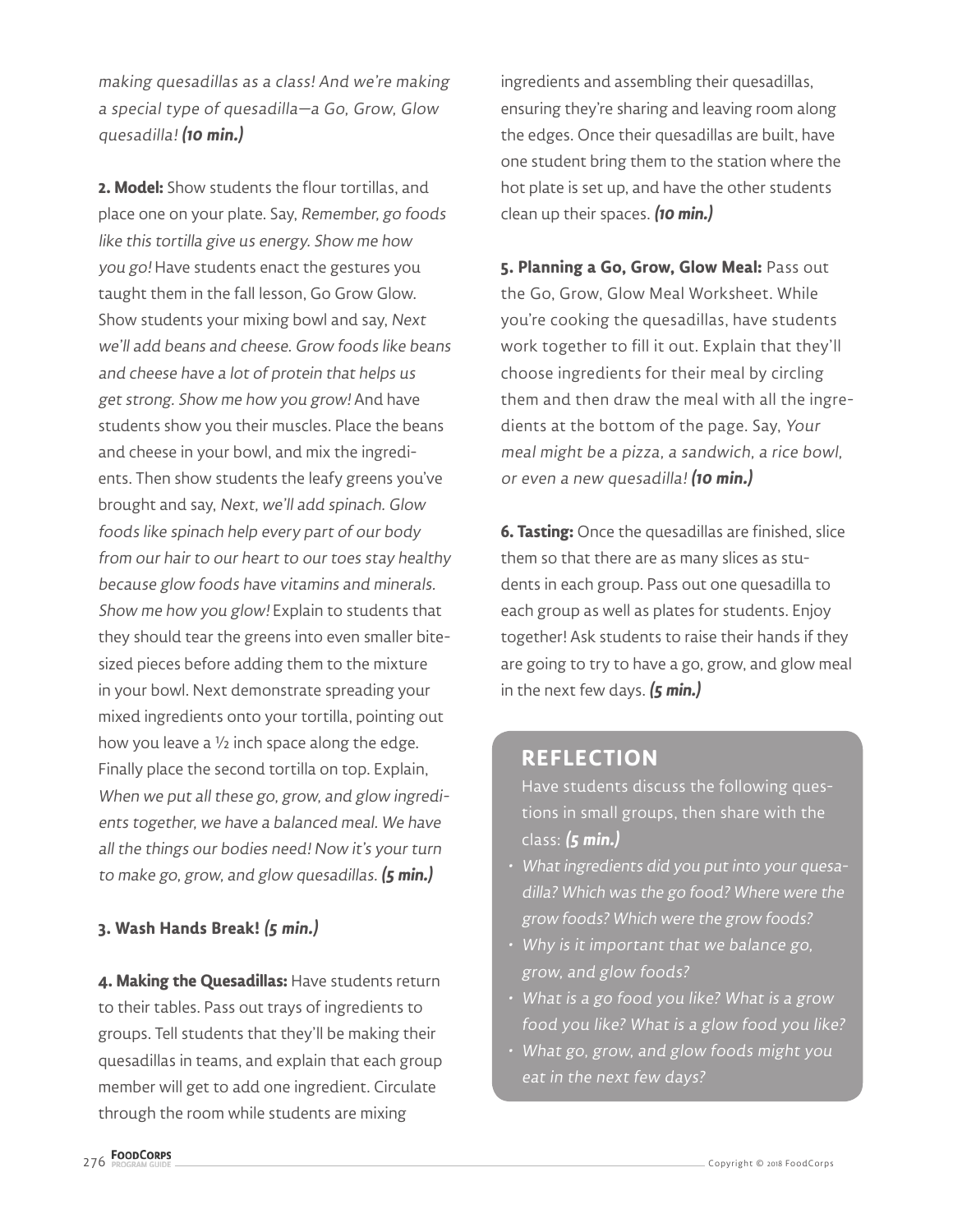## **ADAPTATIONS**

**Variation:** Instead of quesadillas, try making Go, Grow, Glow Sticks with students, which is described in the Sprout Scouts Leaders Handbook. Have students skewer different components onto wooden skewers.

**Age:** Older students can help prepare the quesadilla ingredients by shredding cheese, chopping vegetables, and making homemade salsa to practice their knife skills.

## **ACADEMIC CONNECTIONS**

English Language Arts Common Core State **Standards** 

#### **CCSS.ELA-LITERACY.SL.1.1**

Participate in collaborative conversations with diverse partners about grade 1 topics and texts with peers and adults in small and larger groups.

#### **CCSS.ELA-LITERACY.RL.1.1**

Ask and answer questions about key details in a text.